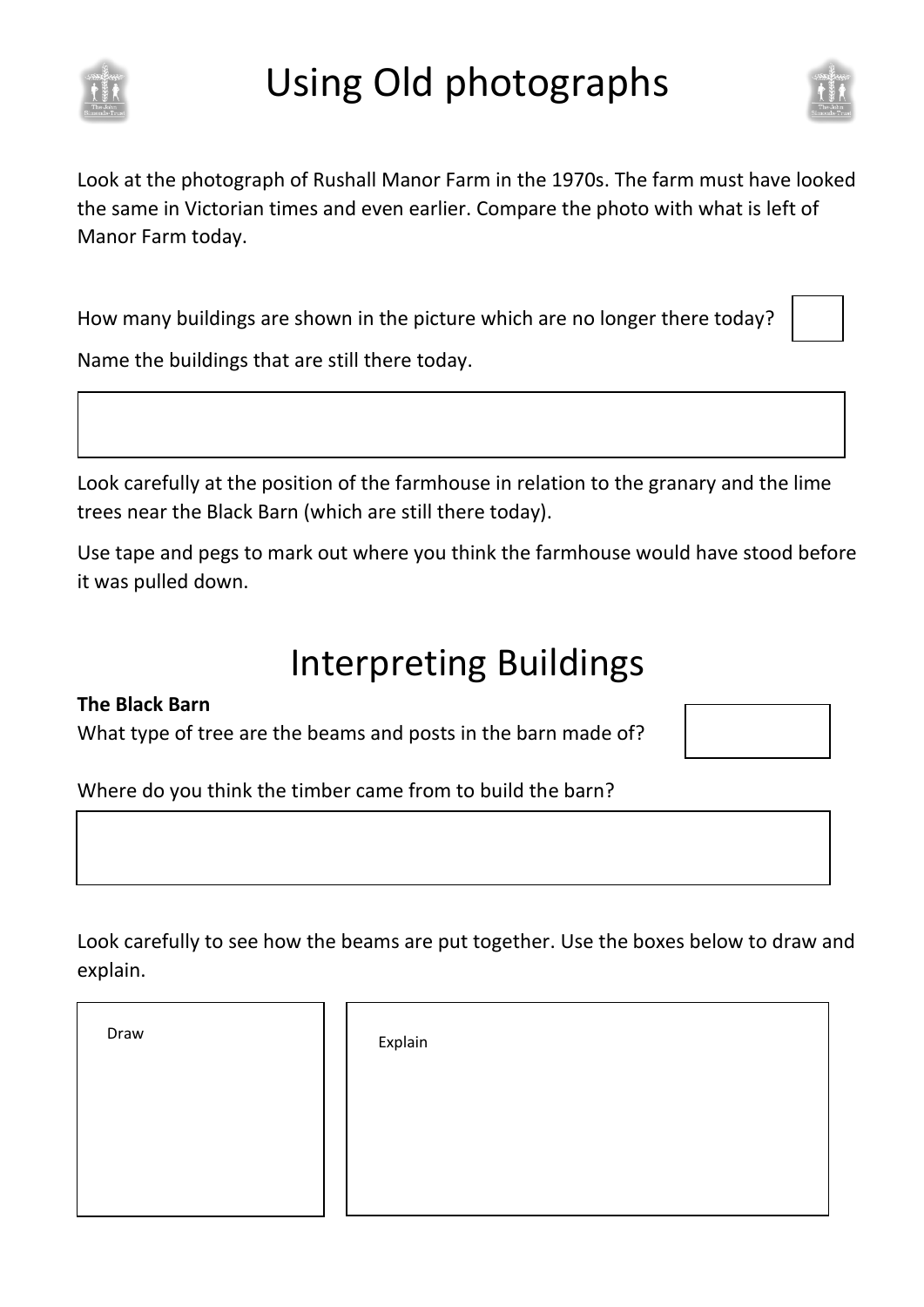Look at the posts holding up the barn. Why were these put on stones rather than just being put into the ground?

| Draw | Explain |
|------|---------|
|      |         |
|      |         |
|      |         |
|      |         |

Why do you think the main barn doors have been made so wide and tall? Why don't they reach ground level?

Explain how the threshing floor was used.

Look at the old photo of the Black Barn. How has the roof been changed since the photo was taken?

Look carefully in the barn. Can you say when the barn was restored and who did the work?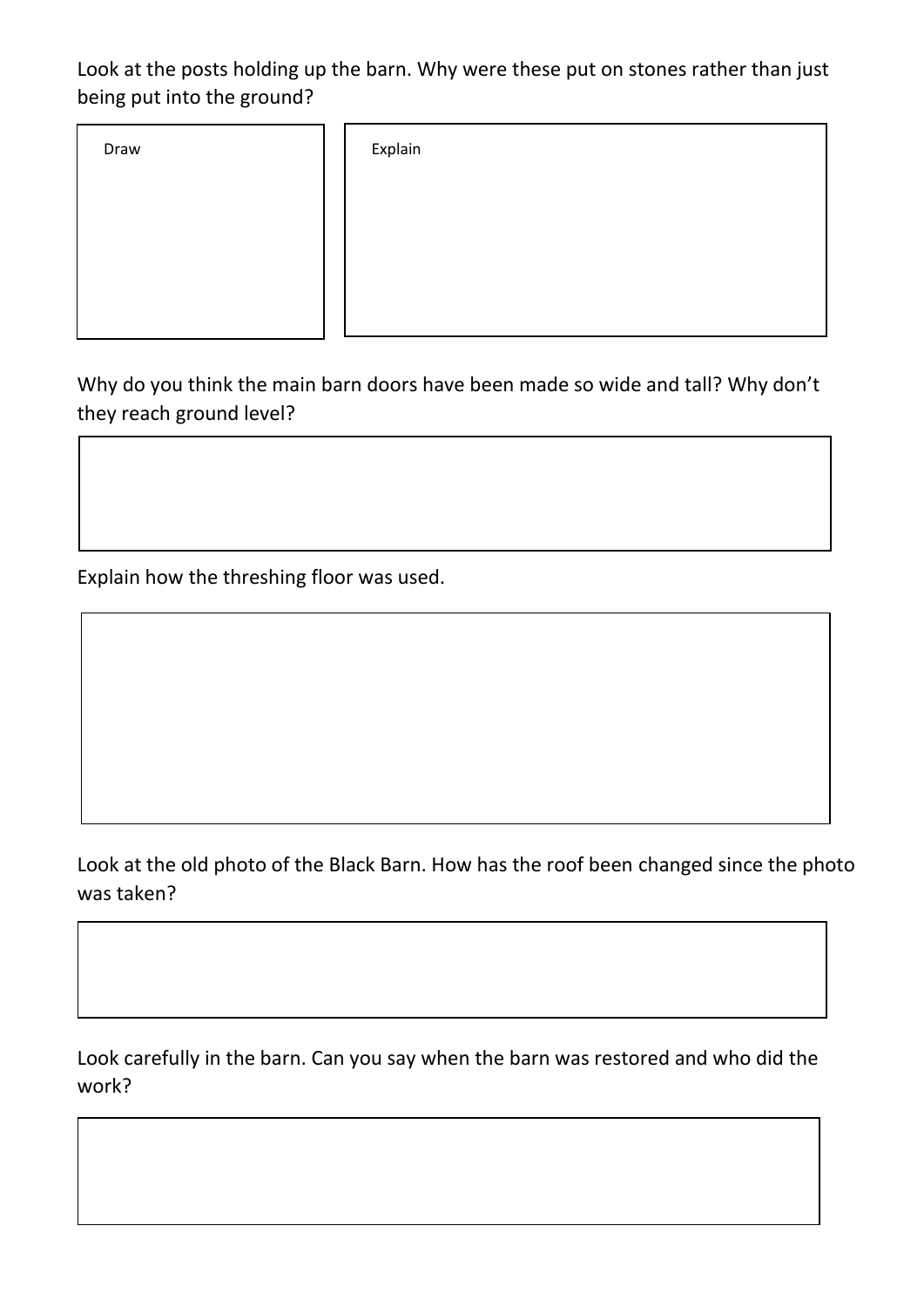#### **The Stable**

Find the pictures which shows what the stable looked like in the past. What do you think the rack hanging on the wall and the manger (the trough below it) were for?

What do you think might have been stored upstairs in the stable?

Find the old picture of the horse at Rushall Farm. This horse would have used the stable. Can you say what type of horse is shown in the picture?

#### **The Granary**

What do you think the granary was used for?

Why is the granary built up on staddle stones and why do the steps lift up?



Draw Explain

At what date **might** the granary have been built? (Find the date inside).

Can you find how the walls of the granary were originally made?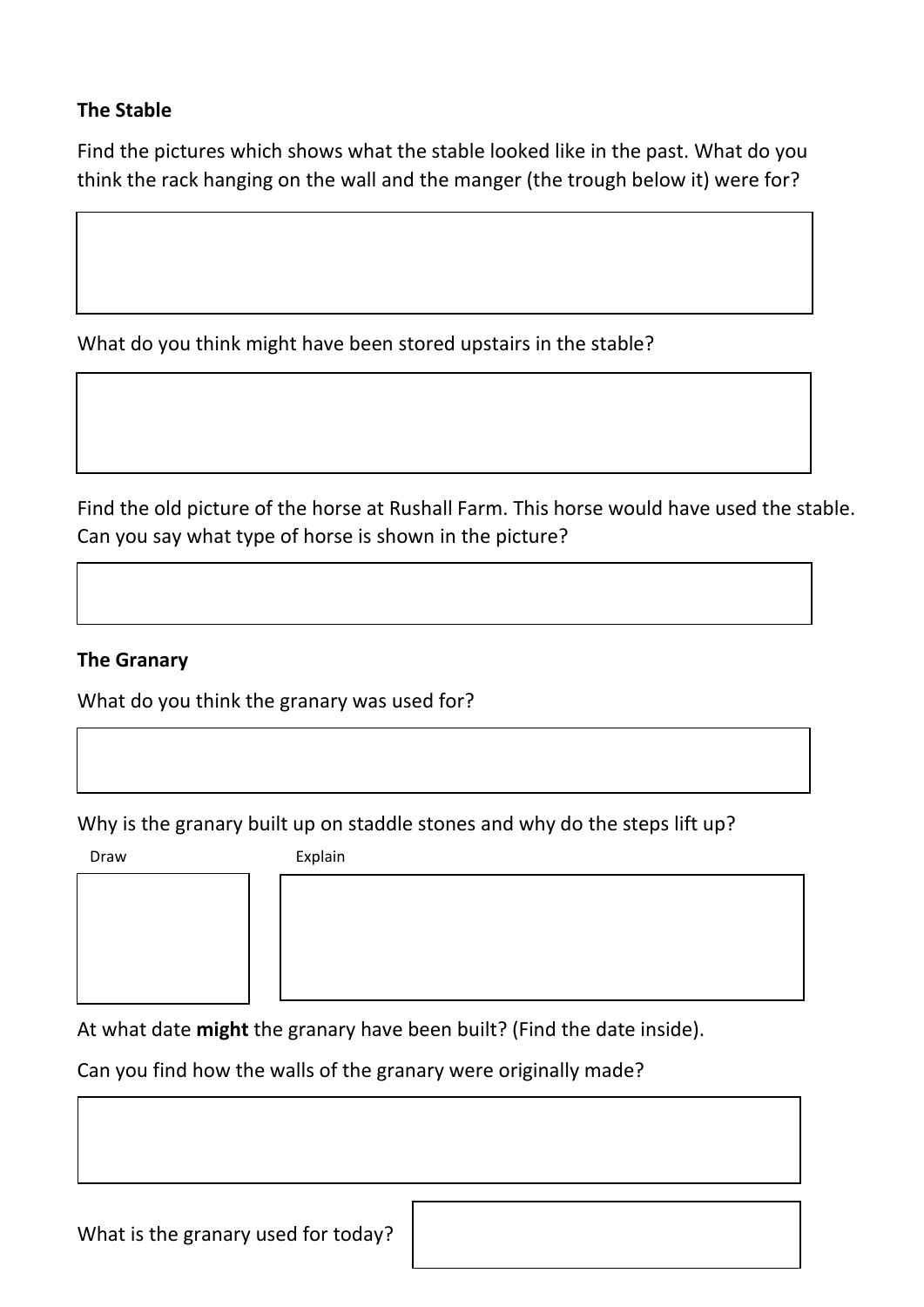#### **The Cart Shed**

What was this building used for?

What evidence can you see (look at the features of the building) which shows you its use?

From which direction do you think the wind and rain usually comes?

Why can't the cart shed be used for storing farm machinery today?

## Using Documentary Evidence

How can we find out about the people who lived in the farmhouse and cottages at Rushall Manor Farm?

Look at the picture boards to find the copies of the census and the school log book.

The census has been taken in Britain every 10 years after 1831. In the box below write the different types of information you can find out from the census.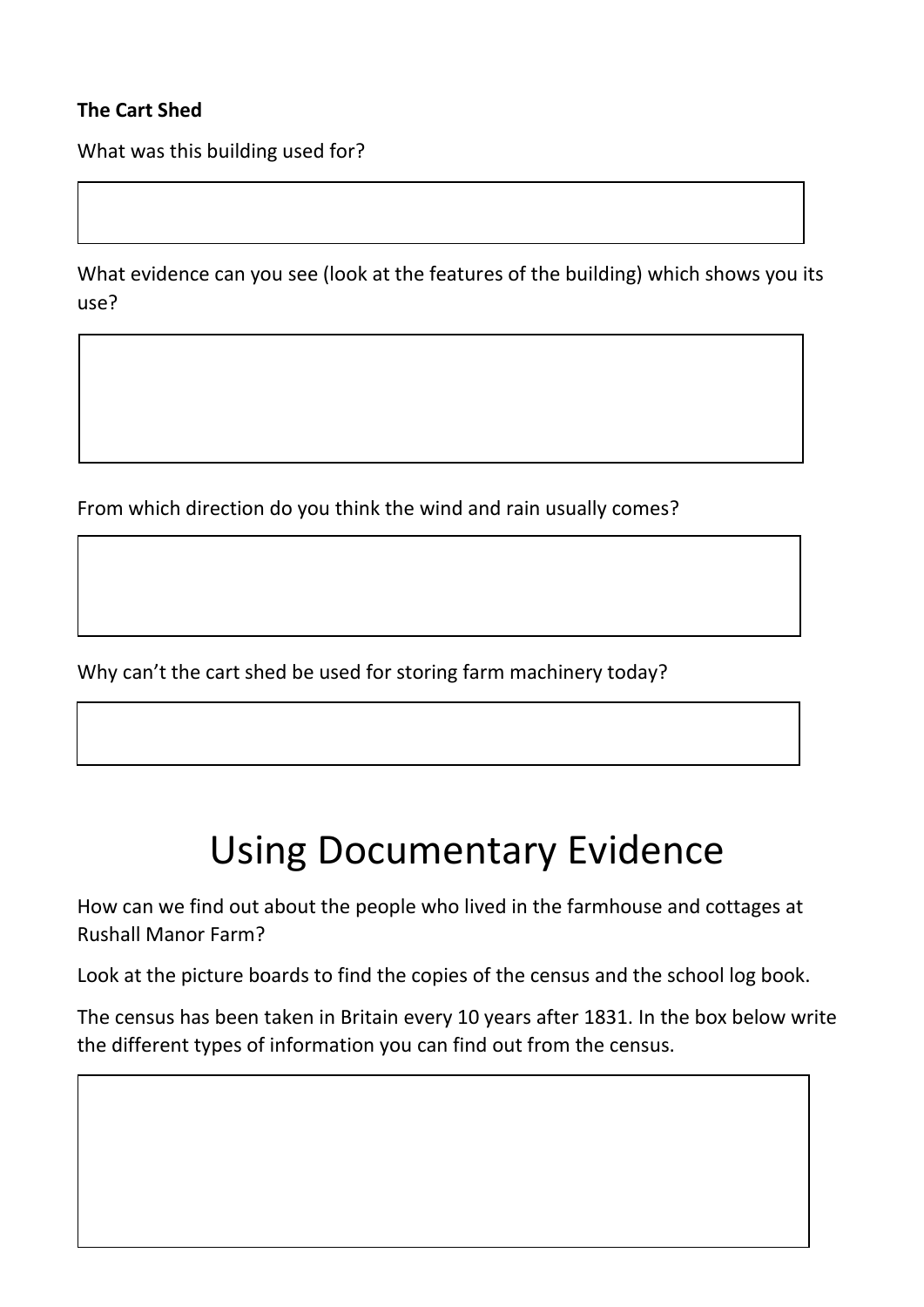#### How do you think the government might use all of this information?

#### Who is the retired farmer living in the farmhouse at Rushall in 1851?

| How old was he in 1851? |  |
|-------------------------|--|

#### What shows that he was quite a wealthy person?

How many farm workers are there shown on the 1851 census?

Г



As the farmer is retired, does the census show who was running the farm?

| What was this person's title? $ $ |
|-----------------------------------|
|-----------------------------------|

Look carefully at the 1861 census. List all of the different jobs that people did on the farm in 1861.